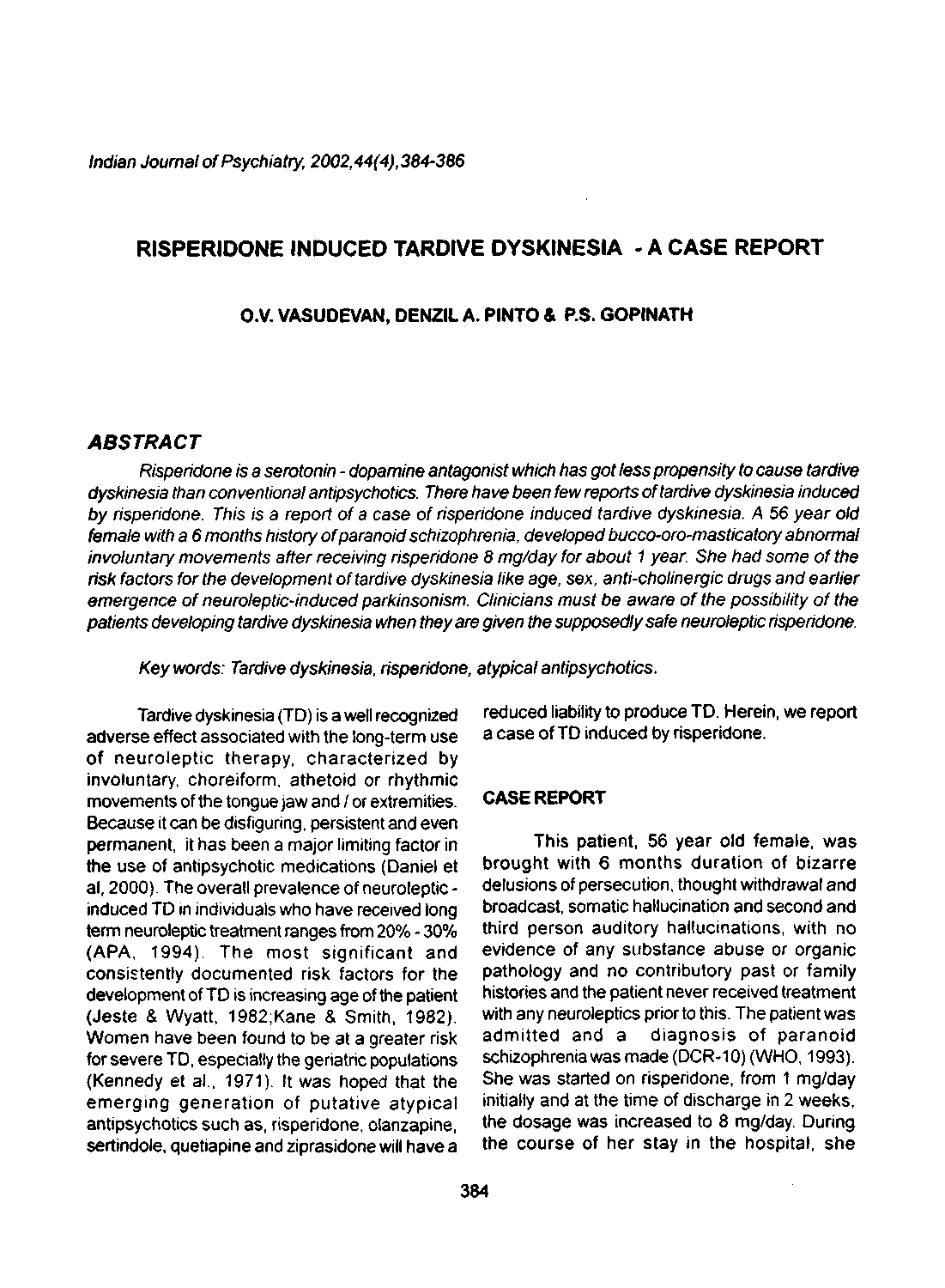## **RISPERIDONE INDUCED TARDIVE DYSKINESIA - A CASE REPORT**

developed neuroleptic- induced Parkinsonism and for which, 2 mg/day of Trihexypenidyl (THP) was added. In about 11 months of time, her delusions more or less disappeared,but occasional auditory hallucinations were still persisting. So, risperidone was reduced to 6 mg/day along with 2 mg/day of THP. After about 1  $\frac{1}{2}$  years, there was no active psychopathology, so risperidone was further reduced to 4 mg/day with 1 mg/day of THP. During her next follow up, after a month, we noticed a typical choreiform and athetoid bucco-oromasticatory movements in her, characterized by pouting, puckering and smacking of lips and chewing movements of the lower jaw. There were no abnormal movements in the tongue, trunk or extremities. The patient was not aware of and did not present subjective complaints of the abnormal movements. Her son reported that these movements were transiently reduced by voluntary movements of the jaw and absent during sleep. So, risperidone was stopped and olanzapine 7.5 mg/day was started. During the next visit, after a month, there was no change in the movements and the patient is continuing on olanzapine.

### **DISCUSSION**

Risperidone is a benzisoxizole derivative, the second serotonin-dopamine antagonist, after clozapine, to be introduced in India. The incidence of TD in patient treated with risperidone for atleast 1 year has been estimated at around 0.3% (Brecher, 1996; Ayd & Pies, 1997).

In our patient, she had both the significant and consistently documented risk factors for the development of TD - increasing age (>55 years) and female sex. Several investigators suggested that, one risk factor for developing TD is earlier emergence of other extrapyramidal symptoms (Owens, 1994). This patient had neuroleptic induced Parkinsonism during admission. There is a hypothesis that anticholinergic medications also contribute to the development of TD (Kane, 1995). Our patient was treated with THP after she developed neuroleptic - induced Parkinsonism. However, there is no clear evidence for this hypothesis.

There have been isolated case reports of patients developing TD. when they were treated with a dosage of risperidone, 6 mg/day or higher. Unlike previous, this one clearly demonstrates the cause-and-effect relationship of risperidone and TD in a patient whose clinical course was well documented. But a single case can only serve to stimulate interest in further study. We want the clinicians to be aware of the possibility of patients developing TD when they are given the supposedly safe neuroleptic risperidone.

### **REFERENCES**

**American Psychiatric Association (1994)**  Diagnostic and Statistical Manual for mental disorders, Edn. 4, Washington DC: American Psychiatric Association.

**Ayd, F.J. (Jr.)** & **Pies.R.W. (1997)** A specific comparison of the atypical antipsychotics. Advances in Psychopharmacology, 61-62.

**Brecher, M. (1996)** Long - term safety of risperidone. Euopean Neuropsychopharmacology, 6(Suppl.3),170.

**Daniel, D.G., Egan, M.F. & Wolf, S.S.(2000)** Neuropsychiatric aspects of movement disorders. In: Comprehensive Textbook of Psychiatry, Vol, 1, Edn. 7, (Eds.) Sadock, B.J. & Sadock, V.A., pp 285-299, Philadelphia : Lippincott Williams & Wilkins.

**Jeste, D.V.&Wyath, R.J. (1982)**  Understanding and treating tardive dyskinesia, NewYork: Guilfoid.

**Kane, J.M.& Smith, J.M. (1982)** Tardive dyskinesia: prevalence and risk factors, 1959 to 1979 Archives of General Psychiatry; 39,473-481.

**Kane,**J.M.(1995) Tardive dyskinesia : epidemiological and clinical presentation. ln:Psychopharmacology: the fourth generation of progress, (Eds.) Bloon, RE. and Kupfer, D.J., pp